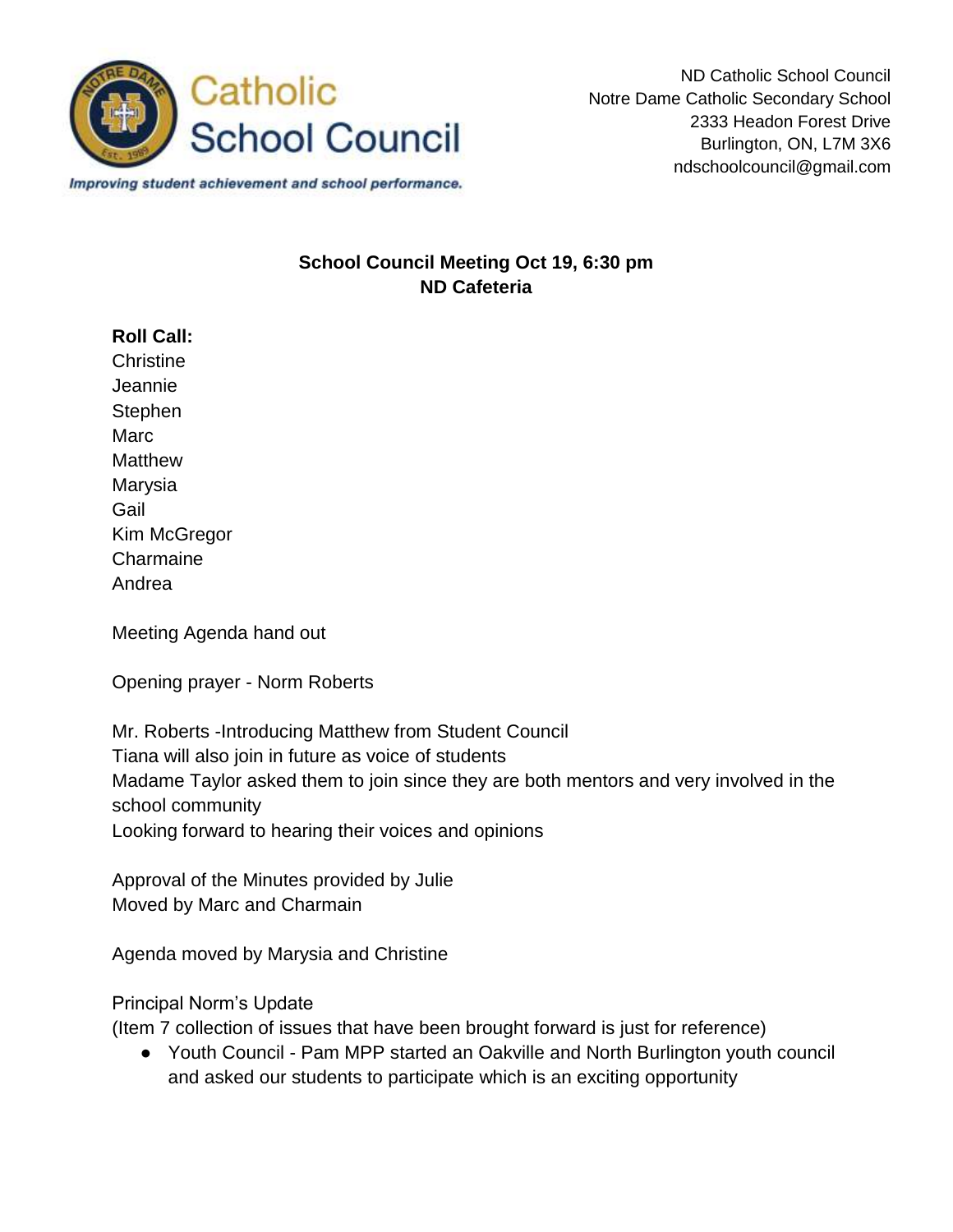

- Community High profile parent passed away on the weekend, 2 children are students here at the school. This person was very involved in the Burlington community and the local sports community. We found out Sunday night and our school faculty team got together to set up counselling spaces, including the wellness room with a social worker and the chaplain in the chapel, to support all students. Permission from the wife to publicly announce the news and pray for the family and send an email to teachers about accessing support for students who may need it. Teachers were asked to please maintain their normal routine but identify any students that may need emotional support and send them to the Wellness room. Many students have made use of the support systems. Funeral has not been announced. May be another trigger for the affected students. Transition program for the 2 children will be established.
- Faith Day an event for staff on the Friday before Thanksgiving on a scheduled PA day so students were not involved. The goal of the day was building stronger relationships among staff that may have suffered due to Covid. The day ended with a mass by Chaplain Bryan Dunn and Priest Father Paul.
- School Mass ND is leaning away from big school masses at this time. They are difficult to conduct, it isn't quiet, and they don't seem to be meaningful for the students. The smaller masses with groups of students are more educational and more personal. Focus on liturgy, social justice...grade 12 will organize an end of year mass.
- Curriculum Night moved to a virtual platform this Thursday night at 6pm, streamed and available for a week after, by Mr. Gardenia. Link through email and website.

The event will include a map of the school with highlighted sections and people can click on each section for curriculum expectations for each division.

- Grade 8 info night virtual, being put together now, info to be disseminated soon.
- Awards night Oct 26, 8:30 11pm virtual. Celebrates Honours students, this year there are a lot of Honours students due to Covid marks being a bit inflated. Names will be announced on Awards Night and awards will be distributed to each classroom. Communication to be disseminated soon.
- Football games/Outdoor sports; HCDS Board decision to allow fans at outdoor games came 2 days before the football game last week. All participants were tracked by name, phone and time arrival...340 students. Due to board sanctions, they can't ask about vaccinations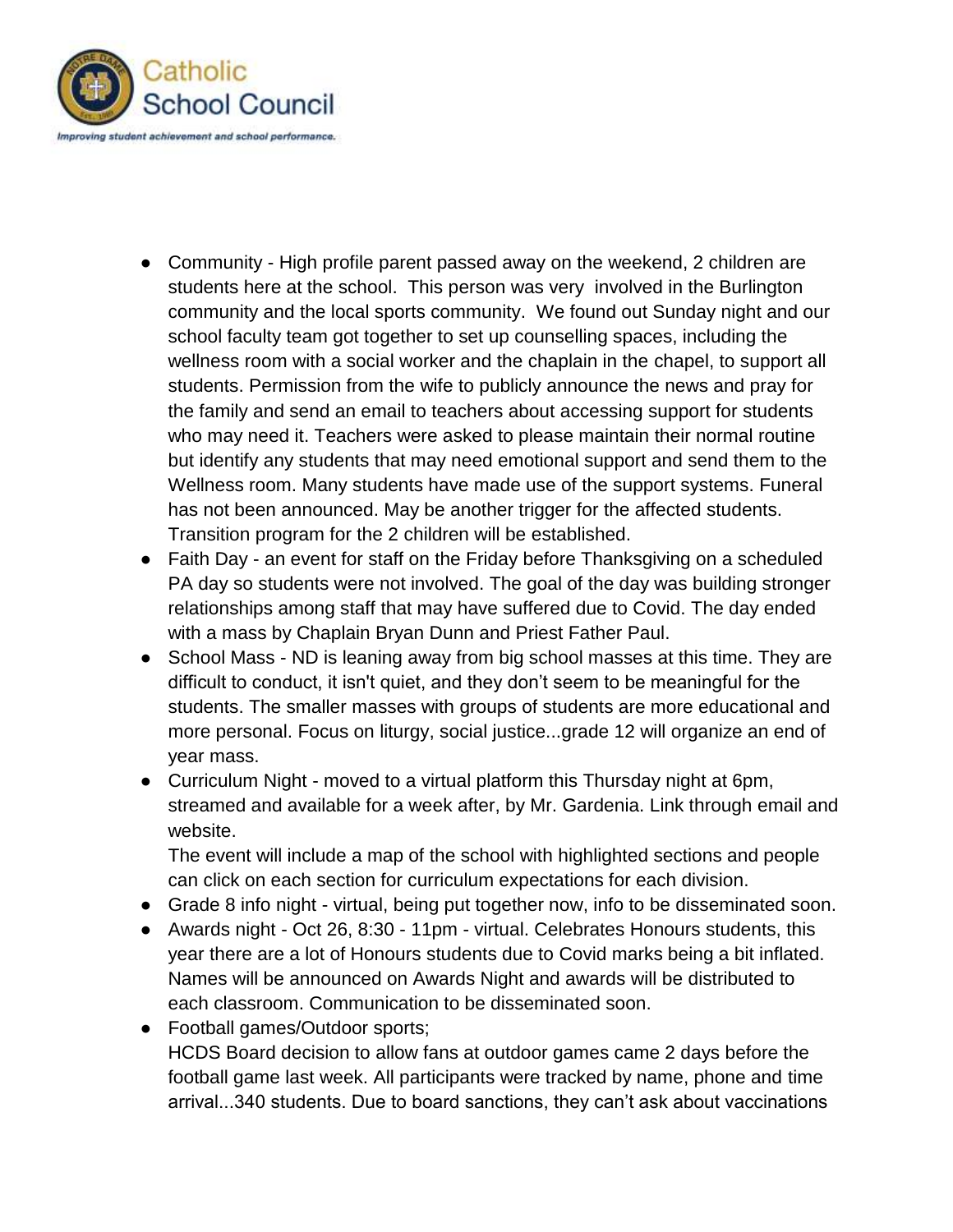

and can't mandate wearing of masks outside.

Line ups due to slow admissions process. There was an attempt to sign up online but they had some technical difficulties with that process. Process will change for the next game, perhaps using Cash Online and issuing tickets for a nominal fee, in order to track name and phone number and decrease wait times for admission at the game by simply showing tickets.

Some students at the last game left school early to pre-drink etc....then came to the game drunk and/or high, water bottles being tossed, bad language, food spills, kids from other schools came just to hang out, this behaviour ruins it for everyone.…and the school admin had to deal with that. A communication will go out to notify parents that students are not allowed to sign out of class early to go to the football game. The nominal fee of \$5 for the next game is a deterrent to these particular students that aren't as serious about the football game...so that people who do come are more serious,....give money to fund charity and additional security at the game.

Ticket distribution for next game: 50 tickets to visiting team, 25 to parents and grandparents who don't have access to tickets, 25 tickets to football parents through Cash Online, students would have 200 - 250...seating is in the bleachers. Tickets to be sold a week to 5 days in advance Night games - great fundraisers but there are typically more suspensions coming from night games...drunk, high, vaping, fighting, attracts a small group of bad behaviour kids so the school board is not open to it.

Fundraising BBQs are not permitted, food can't be open. Packaged food only.

● Washroom access - 100% improvement since Sep. The ND Letter that went home about bathrooms, really helped. There are still ongoing issues, but it is better than it's been in 5 years. Some washrooms don't have soap dispensers because they have been stolen and broken and new ones are on order. Hand sanitizer is distributed throughout the school. Matthew said that lots of kids are still hanging around the bathrooms, very crowded..can't get in stalls. The principal and VPs are continuing to do random checks on them and are continuing to brainstorm new ideas. One school has tested Locking all washrooms but 1 for period 1 then Period 2 open 2 washrooms which are all monitored. Students need to start taking ownership for the issue. All City of Burlington Parks near highschools have locked all washrooms due to destruction.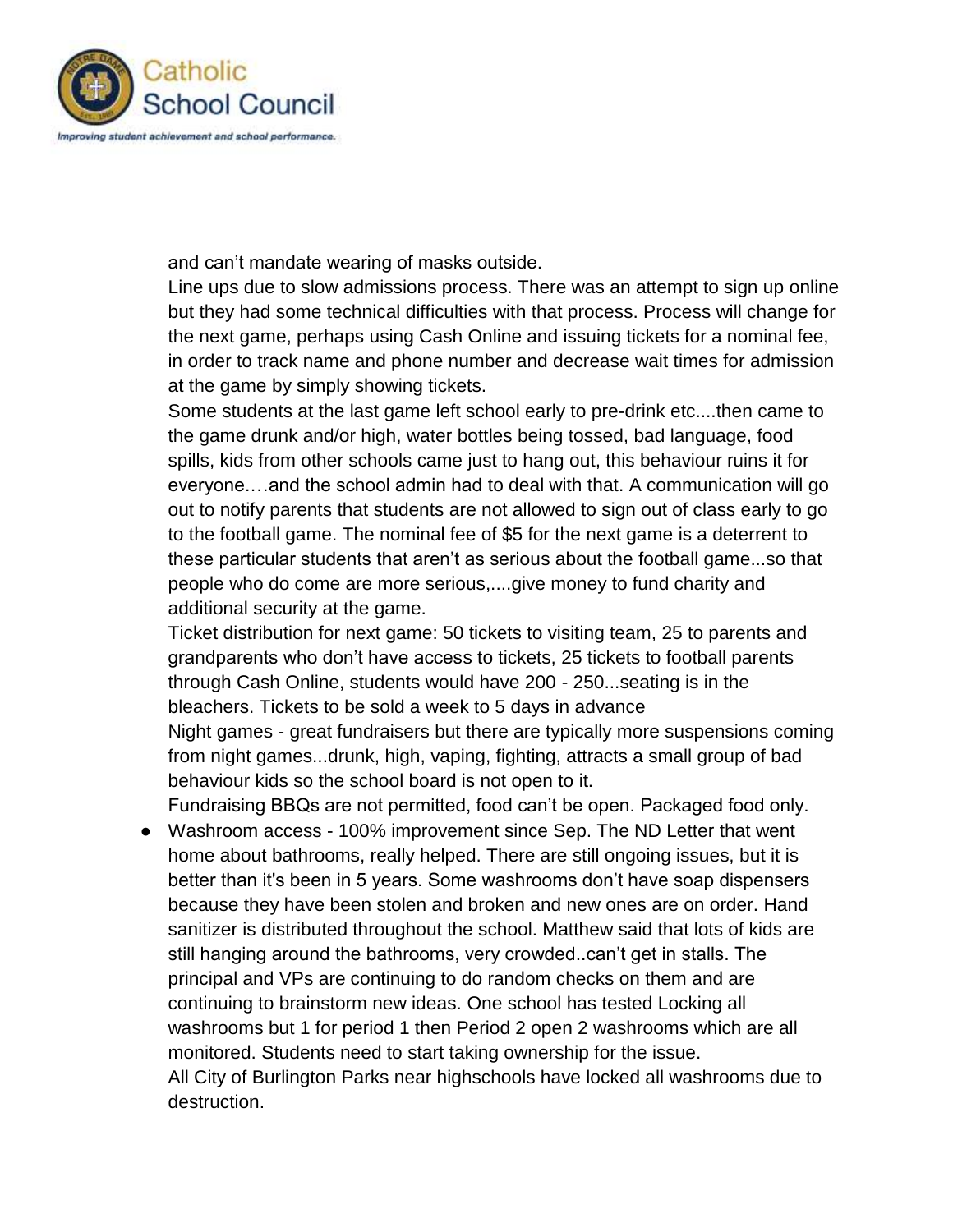

Social media "challenges" - ND sent a letter to advise parents of the 'challenges'. The feedback is that the letter went over well and parents have even started phoning in tips, ie. 'they are upstairs vaping right now' and so the admin team is able to intervene in real time. The perpetrators are mostly a small group of grade 9s that are behaving poorly and other students are encouraging them. Rapor has been established so that these students are sharing more info with the admin which has really helped. In order to support students like this, ND has meetings with elementary teachers and principals prior to them coming to high school to discuss the students and how to support them best, maybe separate certain students, maybe give certain kids more support. Unfortunately these particular students did not come from ND feeder schools so these students are not part of that program.

- Parent Complaints Parents need to understand that there are reasons for the rules, and they are not arbitrary, for example, requesting students remove their hat at the door...this is a safety issue so intruders aren't able to sneak past security at the school. Some students prefer to wear shorts all seasons and track pants are acceptable to be worn into school and to their locker without issue as long as they are removed at that time...but should the fire alarm go off in cold winter weather, it is not ideal for students wearing shorts. They will not have time to go to their locker before going outside and they may be outside for a long time depending on the situation. Please encourage students to wear clothes that are suitable for the weather. McCarthy has improved the styles and comfort level of the pants this year so this is becoming less of an issue. ISW was spreading information saying that pants are not allowed at ND, which is untrue. Principal will leave this issue for now and attempt to resolve it with students once Covid is over. School council will get first right of refusal/approval on new clothing items. Hoodie, pants..
- School Council Participation Can parent council be virtual? preference is not to have it virtual, the principal is thankful for the parents that do come to the meetings. The concern is that a parent joining virtually for a single issue may take something out of context or not get the full explanation and then tune out with the wrong impression. This is a very respectful atmosphere and if parent wants to join, please RSVP to Stephen Clarke @ [NDschoolcouncil@gmail.com.](mailto:NDschoolcouncil@gmail.com) Meeting minutes are on website, PDF with council members names are available there as well.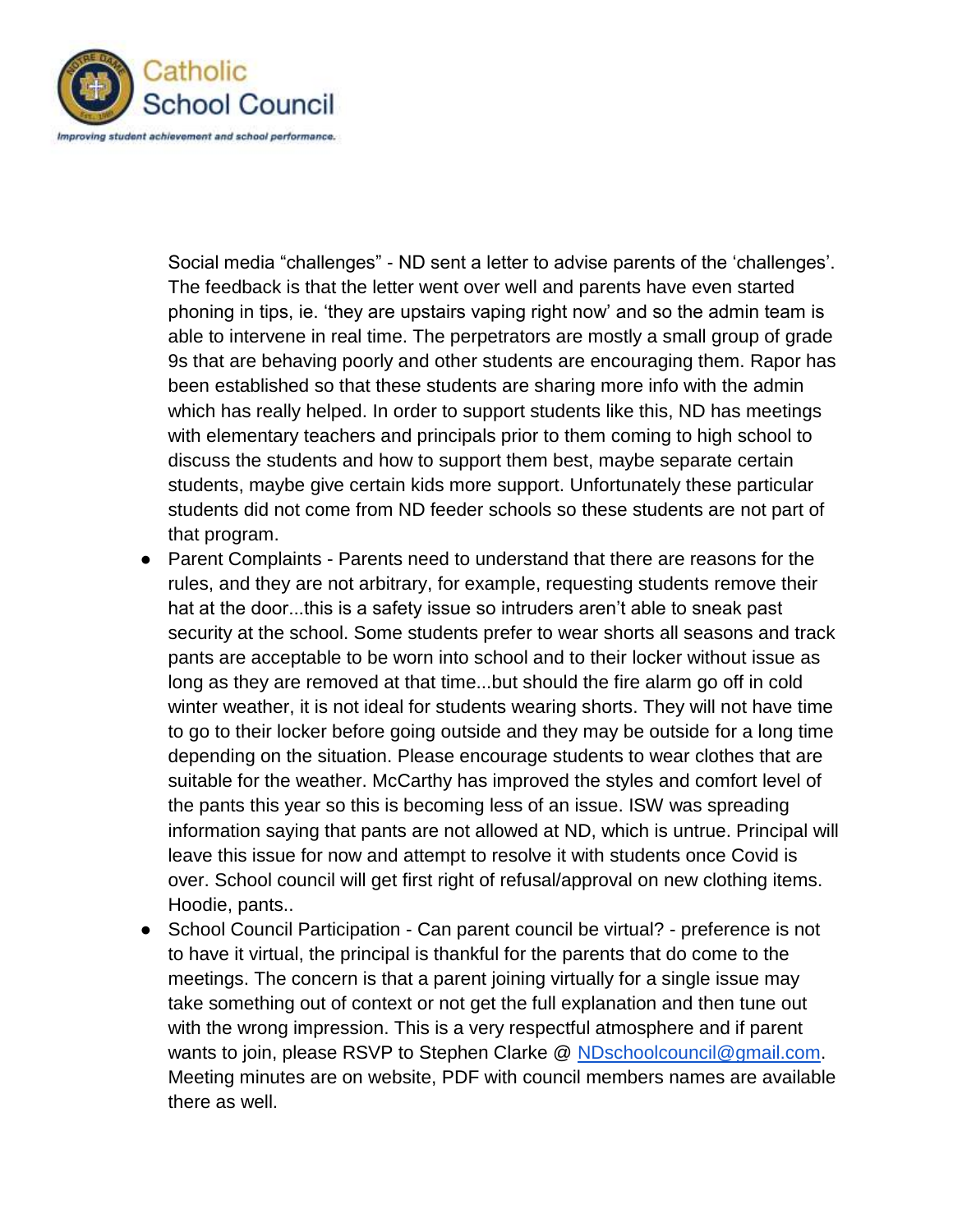

- Social Media show more normal activities so that people can see we are getting back to normal.
- Photo Day / student card photos delayed because photographers were not able to enter the school. New Date - Nov 3 and 4...communication will be going out. Goal is to bring in as many photographers at once. First in line will be those students in grade 9 math in order to get them to their EQAO on time...then grade 12 (need the grad pics for the yearbook and Grad ceremony) then grade 9s and up. Photos are used for multiple purposes including student identification.
- Math EQAO -testing will be repeated each quadmester for the students that are taking math.
- ND Communication team needs to be more organized.

Complaints about too many emails and similarly with the lack of communication trying to balance

Mark (internal communication) may need to come to the next meeting. RSS feed on the calendar through the website (you can subscribe to the feed) - there is nothing about tonight's meeting on there. RSS feed needs to include midterms and report card day and quad term dates. Please include instructions on how to access the feed.

The communication efforts by Julie are strictly regarding the School Council, and is separate from school sanctioned communication.

Student communication - inaccurate information is being provided to Matthew which is then posted - process needs to be modified so he is in the accurate information loop.

- Change to school schedule to add 10 minutes, we now end at 2:20...feedback was that kids weren't able to get to class on time. Petitioned and needed board approval. ND lacked communication to parents and the principal apologizes for the oversight.
- Cafeteria update cafeteria has increased available seating to 4 per table and a supervisor has been hired. 200 students total capacity, requesting that the students please don't eat in the lecture area until caf tables are at full capacity. Late November cafeteria food counter will be open to serve food.
- Midterm marks email has been sent regarding availability, some parents are complaining that they don't have access to the student's 'power school' due to the fact that their students won't share their password with their parents. Board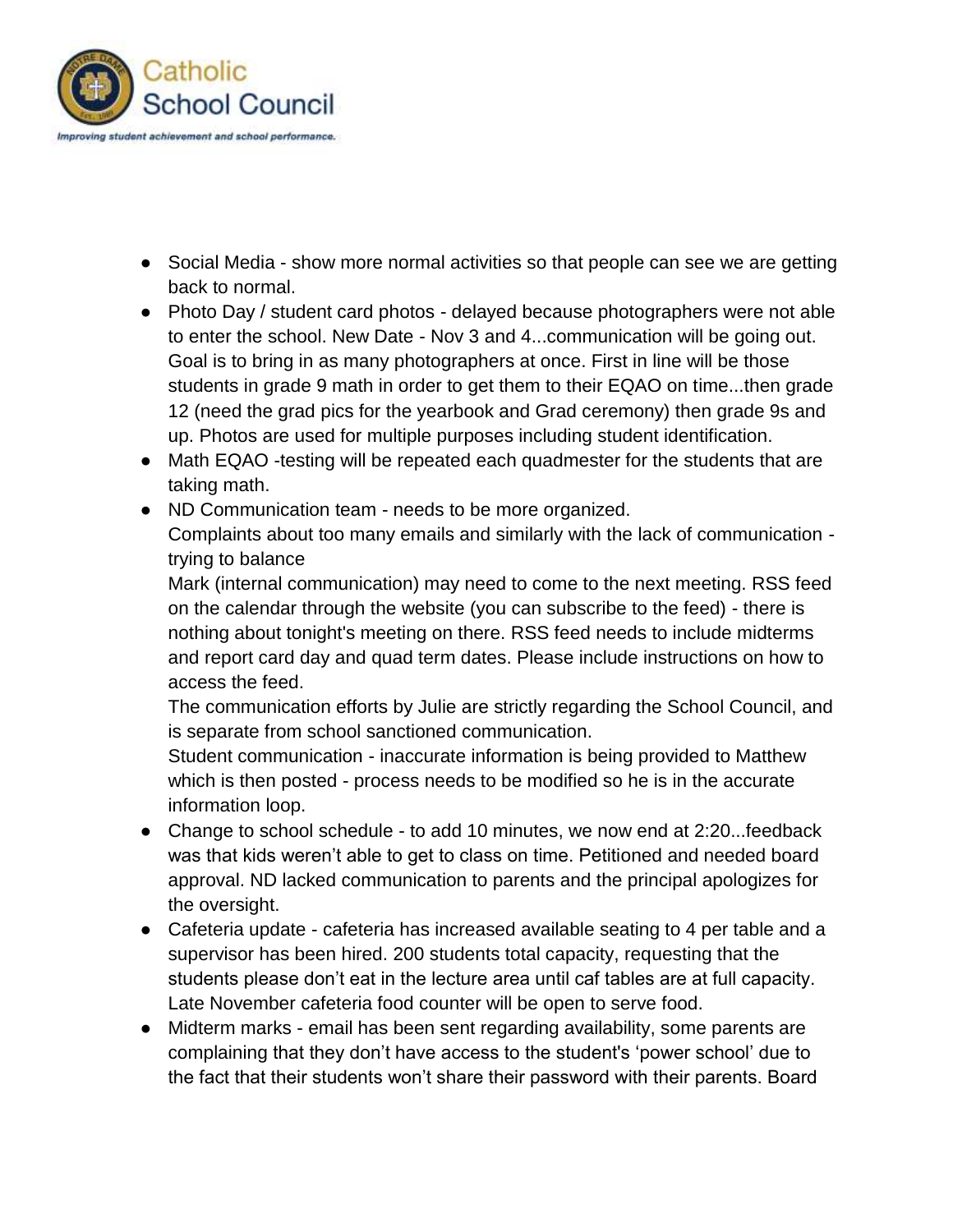

will set it up to give parents access. They will need to provide instructions for that.

- Traffic flow new signs are coming
- Speaker Series suggestions mental health is paramount. Julie found the list from last year to advise the principal of what has happened in the past. Principal has strong faith that the wellness room and the social worker and the music/art therapy etc. have improved the vigilance at the school level. ND will also support parents regarding how to get outside support. NDs goal is to support students to stay in class. This year there will be no exams to relieve additional pressure. Some parents are concerned that their student won't adequately prepared for university. Principal agrees that we have to teach them a skill set for university, but advises us that over 50% of ND students don't apply to university and of those that do, only 15% get accepted and only 5% get a degree. Principal is questioning whether to focus on that skill set and is maybe something to reconsider (Timed assessments instead?) Due to this being another Covid year with quadmesters, the students don't need the added pressure of exams, and culminating projects will suffice instead. With the Quadmester schedule, instructional days are depleted as it is and 2 more days for exams reduces instructional days yet again, sacrificing content.
- Speaker series for parents paul davis, Princeton staff member, #of events depends on cost, hoping for 2 events.
- Covid Update some teachers weren't allowing students that are home to join in online. There is currently tension with teachers between virtual and non virtual simultaneously. Not all classes are set up to be virtual. Students claim at the beginning of the year whether they will be virtual or not. If there is a class that has no virtual students, then the teacher can't just turn it on for one student. If someone is sick then they should be home. Principal can't mandate teachers to record their class and can't mandate them to suddenly go virtual. Communication required for clarity so students and parents know that some classes are not virtual. Teachers/Admin were finding students were using virtual school as an excuse to not attend in person. Students can always access the google classroom so they know what their assignments are. Issues were identified with highly motivated students going to class sick with symptoms. They put high risk students at risk, as well as classmates/teachers. If a student has symptoms they have to miss in class instruction, sometimes for 3 days depending on Covid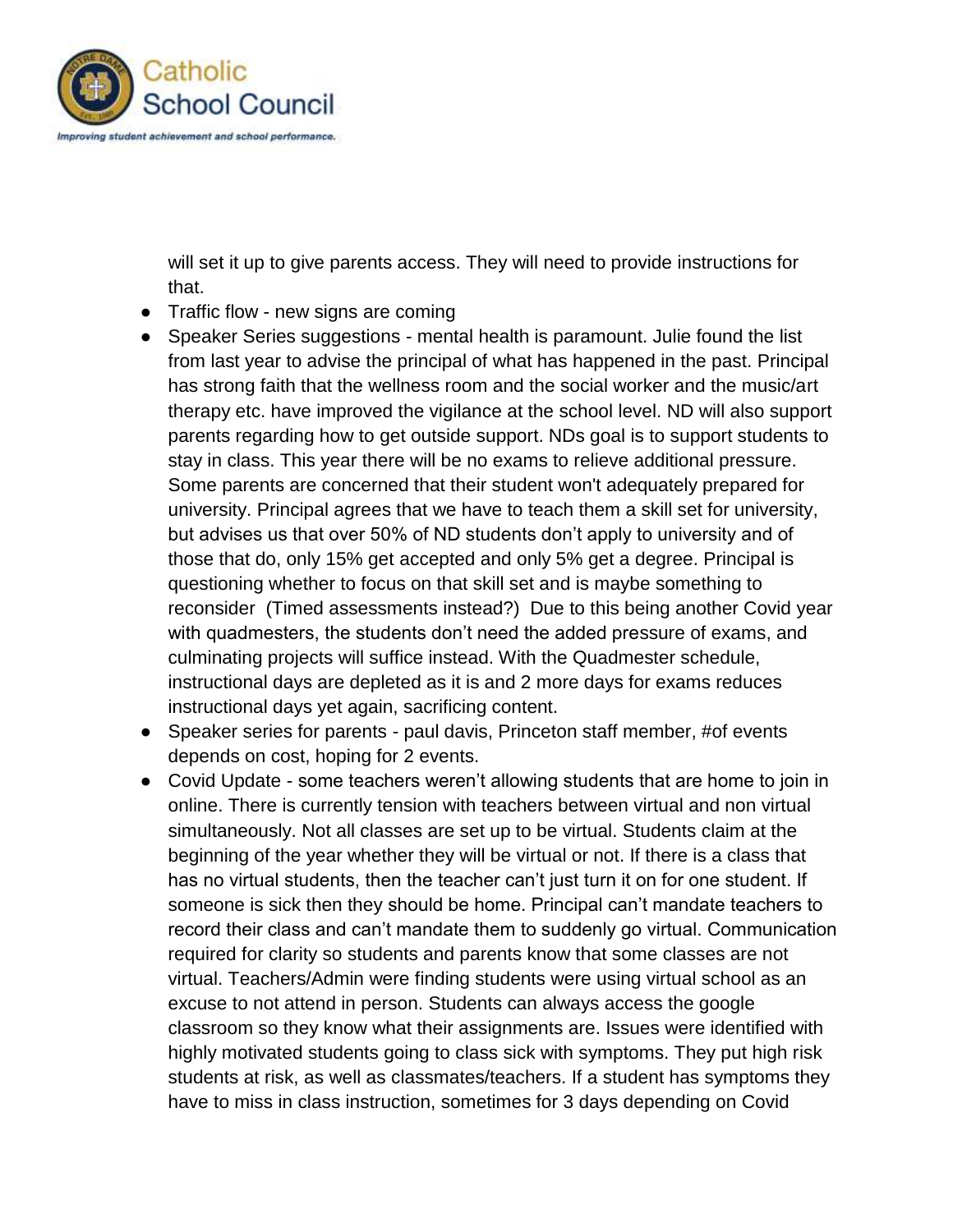

testing site schedule availability... in a Quadmester schedule, they are missing a lot of content per course. If students go to school with symptoms to avoid missing this much in school instruction, this also puts additional pressure on the health system with additional Covid testing per sick student. Covid Positive Instructions - We have sent 7 different letters -all with certain instructions; ie. to students that are at high risk of contact immediately

surrounding them, students in the class, staff, bus routes, and general community.

School Council Budget prepared by Stephen and presented by Jeannie

● Typical annual surplus starts at \$5000. This year it is higher at \$15,000. The funds allocated in the budget are the same as we have always done but perhaps due to the surplus, we can consider spending a bit this year on a speaker series. Also, if something extraordinary comes up we have funds to support that. Tech for students - supports the trades - bought the wood cutting machine Is there anything set aside for the Arts? - principal/school council will consider that suggestion

Maintenance on existing tech? School budget handles that through the board Anything for grad? Some of our budget covers grad but a grad fee covers lots of the expenses, location, gown etc.

Budget Approval on the agenda for next meeting

Evening with Bishop

- Pamphlet handed out Halton Catholic Childrens Foundation- independent registered charity. Helps students and families in need across the HCDS board
- Supports students Food, clothing, school supplies, eyeglasses, trips, club fees, bachelorette exam fees, assistance with footwear and tools, SAT exam fees
- Receive in kind donations IT support
- Fundraising Golf tournament, 24 hour fast (lent), Back to school campaign, Evening with the Bishop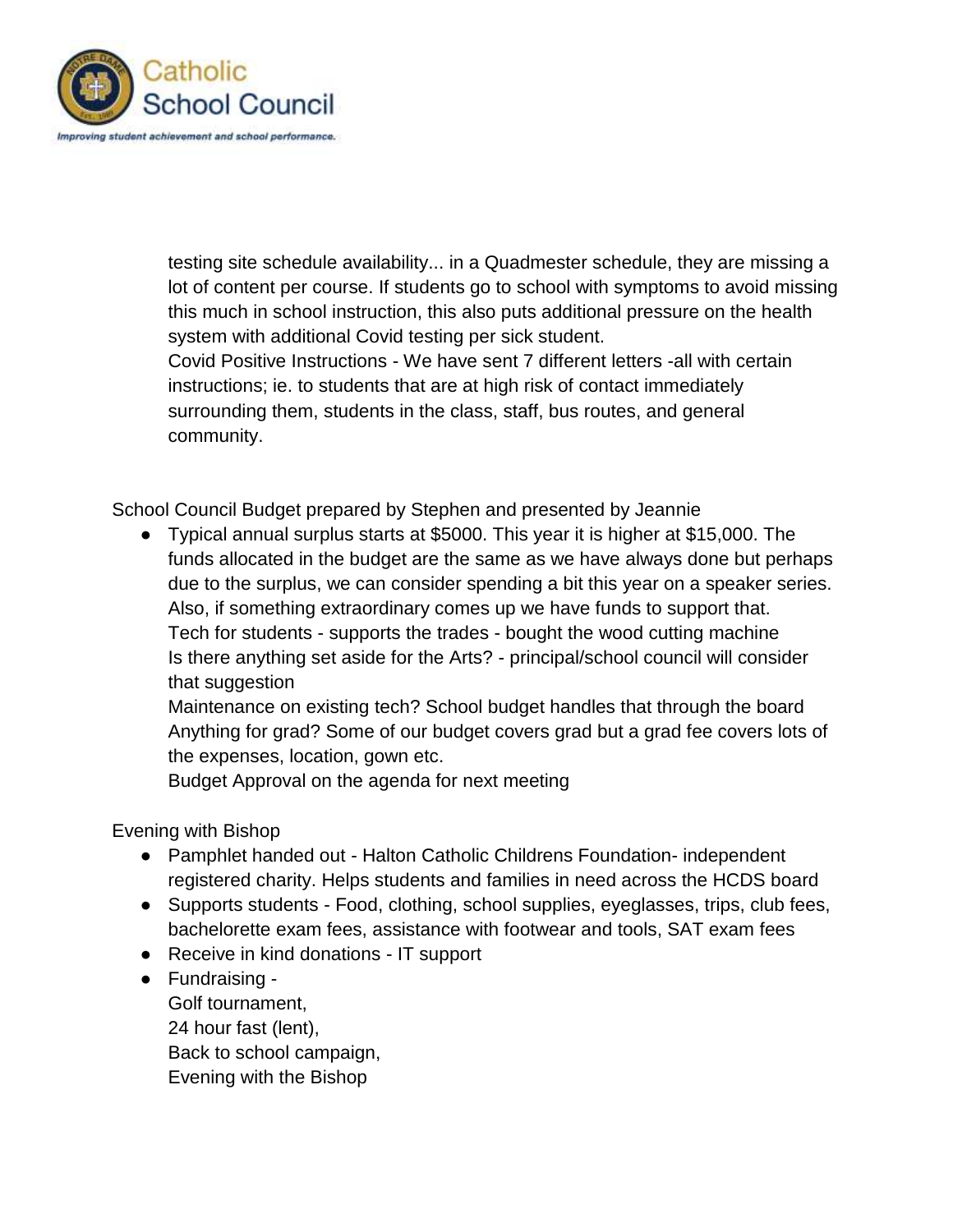

- Evening with Bishop Crosby (virtual) Wed Nov 17 casual reception with interactions, Bishop Crosby will interact with attendees, a more formal event will follow, entertainment, stories to warm your heart, Bishop Crosby speaking..wonderful stories with a great sense of humour.
- Looking for support, sponsorships available (companies), please help and reach out, ticket packages available.
- All Students succeeding in school and in life is the goal within HCDSB. Apply to foundation for assistance through the school (teacher, social worker). Assistance has been provided to 25 students from ND to date - ie. VP highlighted grade 11 student that didn't have technology at home and who was in jeopardy of failing. Marc met this student and he is thankful for the support. Now he was able to build his own resume and got a job and supported his family - shows how the impact made a difference for that student.
- Budget item on School Council \$1000 proposed was passed by all council members. Email will go to school council members to invite you to attend (25 tickets) as well as some students who show interest

Fundraising - Christine (chair)

- Cobbs North has agreed to support us through a fundraiser where 10% of ND community sales go to the school. We need to spread the word to the school community to increase traffic and sales and to remind the parents to mention it upon time of purchase
- Little Caesars they are willing to dedicate a week to our ND community and donate 15% of the ND sales back to the school - consideration for future.
- Mabels Labels are they fundraising for ND? Is ND on the list? Jeannie will reach out.

Business Leadership Shism - Matthew

- SHINE Mr. Barbatti 'specialist high skills annual expo' Shisms allow students to specialize in one area of study and to apply to certifications etc. BL is planning next wednesday during period 2. 5 different ND shisms will have a table each and all students are welcome to sign up - Grade 10s and 11s...deadline is Oct 30 to sign up for grade 11s.
- Planning Career Day for grade 10s.
- Halloween events